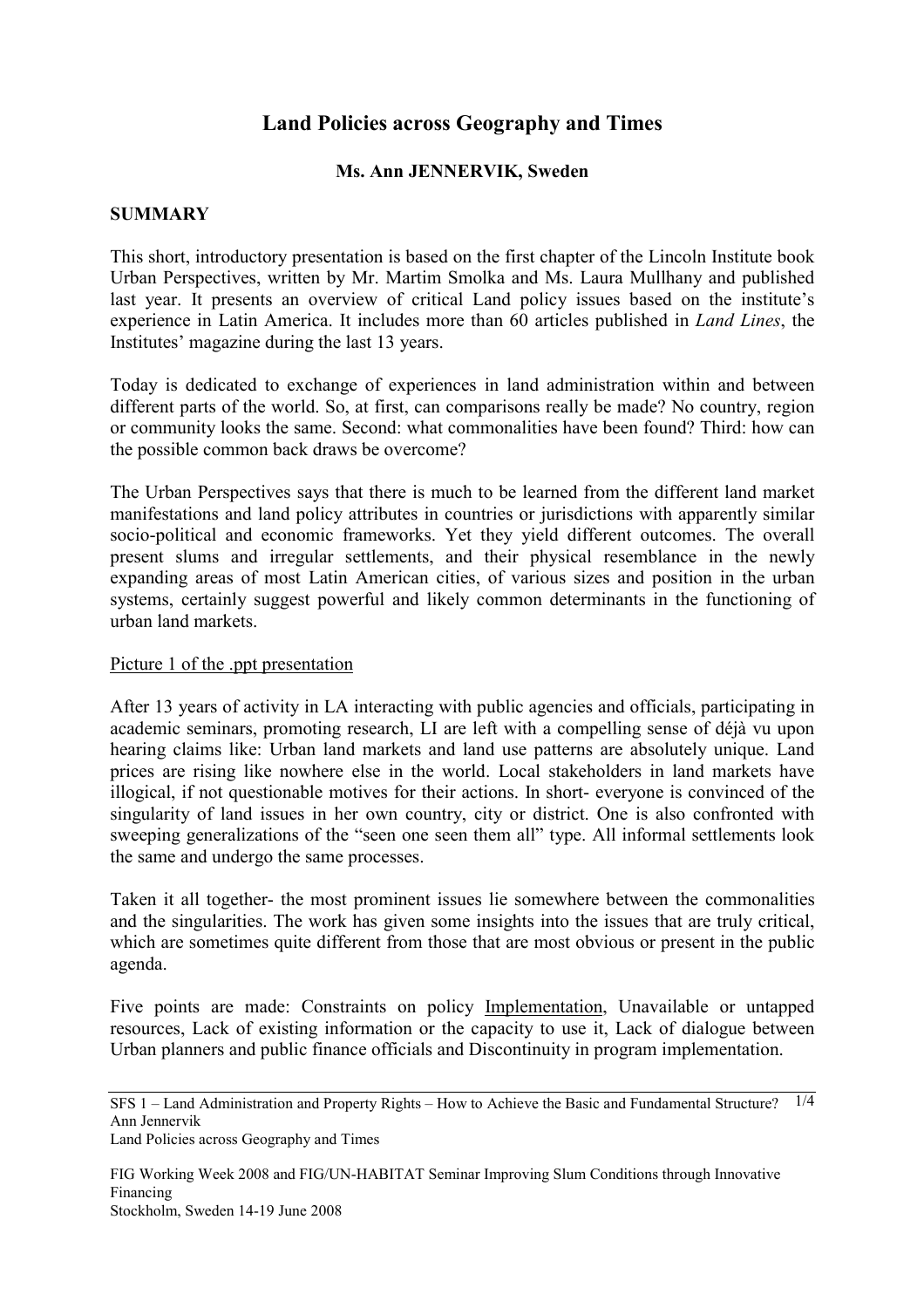### Picture 2 of the .ppt presentation

Most countries in LA share a poor performance record in recovery of the publicly generated land value increments, dissemination of urban infrastructure and services, provision of housing alternatives for the urban poor, strong culture of criminality, and poor or malfunctioning taxation of land. The responsibility for this is attributed to a hostile environment for implementing land policies. There is a lack of adequate administrative conditions and human and technical resources. A strong legacy of powerful landowning interests who attempt to influence land policies to their own benefit.

### Picture 3 of the .ppt presentation

So the commonplace diagnosis can be summarized as:

- Elitist norms and regulations that is hard to comply with. Distortions by clientelistic practices traditionally used when allocating public infrastructure and services. Many policies to regulate informality show possible negative effects.
- Commonplace, but not necessarily generally perceived.

## Picture 4 of the .ppt presentation

### **Unavailable or untapped resources.**

Lack of operational capacity or unscrupulous behaviour of authorities when managing existing resources is frequently a critical impediment that affects the development or execution of good projects. An example of such paralysis is mentioned, the Franja Costera project in Asuncion, Paraguay. But on the other hand innovative thinking can be found that illustrates the existence of latent waiting to be tapped. Namely using transferable development rights as a currency in costly expropriations or compensations of land needed for an important inner city transportation corridor. In spite of the "aim" to capture or mobilize publicly created land value increments, still the overall balance leans in favour of the compensations given to private landowners by the public when acquiring land for public or social uses. Urban land is still an asset for some to demonstrate their inherited, patrimonialistic privileges rather than a taxable base to generate the needed resources for the broader community.

### Picture 5 of the .ppt presentation

# **Lack of existing information** or the capacity to use it.

All too often the information exists, but not the capacity to find, recognize, organize and above all, interpret it! A significant amount of public resources has been invested in cadastres and other sophisticated land information systems, academic empirical research and commissioned consulting work. Valuable, rich information is applies at best superficially or ceremonially. The root problem is public officials' inability (let alone unwillingness) to assimilate and translate such information into operational results. There is a lack of capacity.

FIG Working Week 2008 and FIG/UN-HABITAT Seminar Improving Slum Conditions through Innovative Financing

SFS 1 – Land Administration and Property Rights – How to Achieve the Basic and Fundamental Structure? 2/4 Ann Jennervik Land Policies across Geography and Times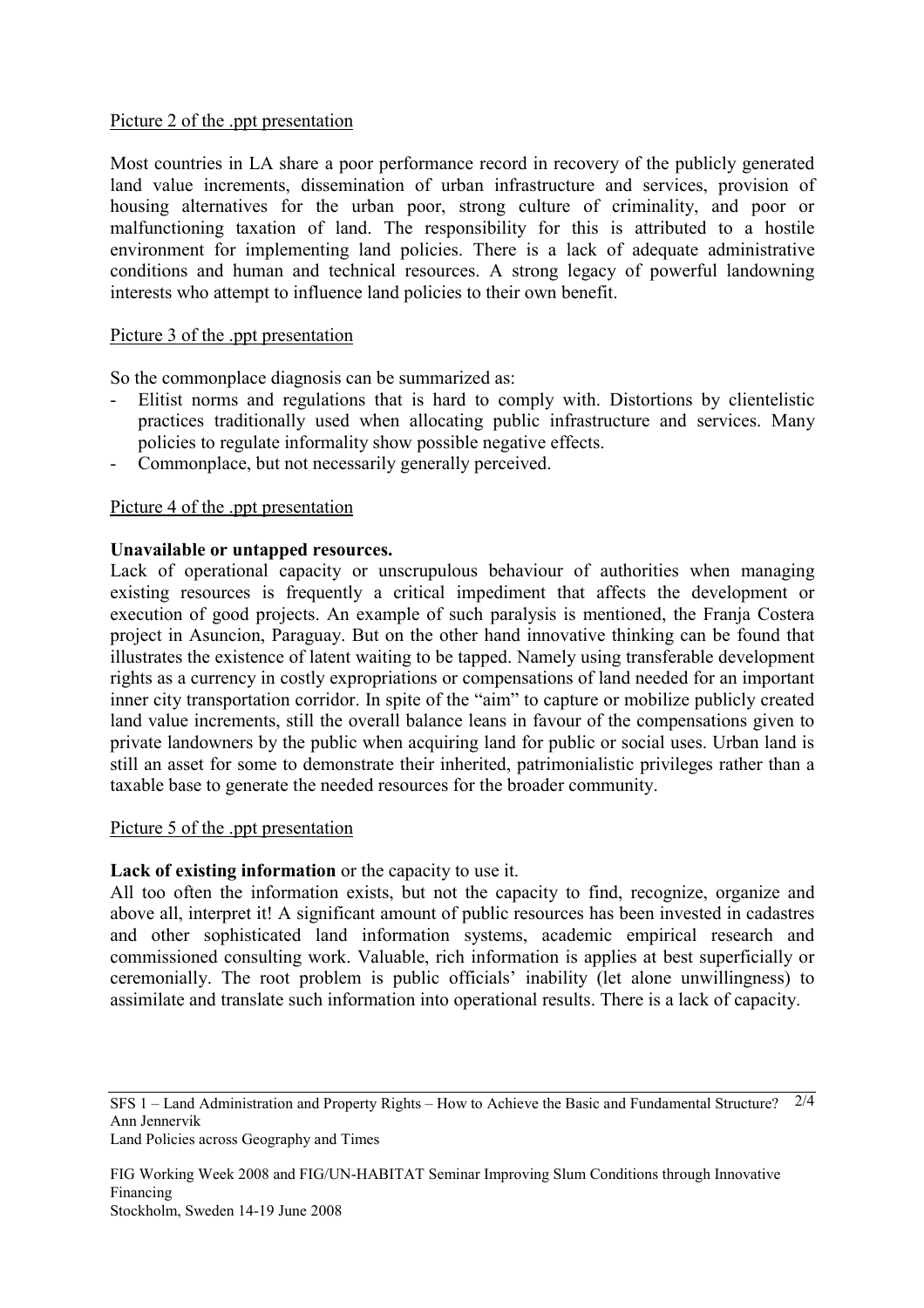### Picture 6 of the .ppt presentation

#### **Lack of dialogue between urban planners and public finance officials**

Planners are mostly concerned with the quality of the built environment, even if their work is restricted to a small area of the city. The fiscal officials are seeking to maximize the public revenues. In practice this is reflected in planners often overlooking how projects should be financed and how urban forms affect the tax base, or the impacts of tax collection practices on land uses. Economic or fiscal benefits tend to be spatially and socially circumscribed, as in the case of gentrified enclaves. The real direct and indirect costs are largely ignored or unaccounted for, if not deliberately misinterpreted. One needs to look at the city as a whole.

#### Picture 7 of the .ppt presentation

#### **Discontinuity in program implementation.**

Even the most popular or successful projects can be disrupted, derailed and ultimately terminated by political and administrative discontinuities. Expectations about the permanency of the rules of the game are a major component affecting how the private sector acts. Too often a self-defeating cycle is created. Stakeholders are expecting land policy decisions to be discontinued and hold onto initiatives supposedly targeted by the policy. Latin America abounds with promising ideas that were never implemented successfully because of outright petty political or economic interests.

A closer look reveals also important signs of consistent improvements in land policies in certain areas over the last 10 to 15 years. Latin America now exports technical expertise and innovative methods to deal with informality to officials in Africa, and to US authorities dealing with the "colonias" in Texas. Lincoln Institute emphasizes local solutions and the need to look more closely at available resources and to recognize their value.

#### Picture 8 of the .ppt presentation

To conclude: There is clear evidence that sharing experiences and providing relevant information from lessons learned also advances progress. More important, this information should be used to qualify a broader range of stakeholders capable of not only implementing better land policies, but also of demanding policy responses from public agencies. The authors from Lincoln Institute believe that land policy should transcend party politics and places importance on political plurality and diversity by approaching the issues from different angles and political tendencies. Their programs have often achieved a constructive Dialogue among opposing fractions. Their work in Latin America aims to help bridge the gap in communication and interaction among public officials at different governmental levels, representatives of civil society, and urban development professionals in diverse disciplines.

So, maybe, we can envisage a new just and sustainable urban horizon emerging on the globe, based on exchange of experiences and lessons learned, and moving towards it together!

Thank you for your attention.

FIG Working Week 2008 and FIG/UN-HABITAT Seminar Improving Slum Conditions through Innovative Financing Stockholm, Sweden 14-19 June 2008

SFS 1 – Land Administration and Property Rights – How to Achieve the Basic and Fundamental Structure? 3/4 Ann Jennervik Land Policies across Geography and Times